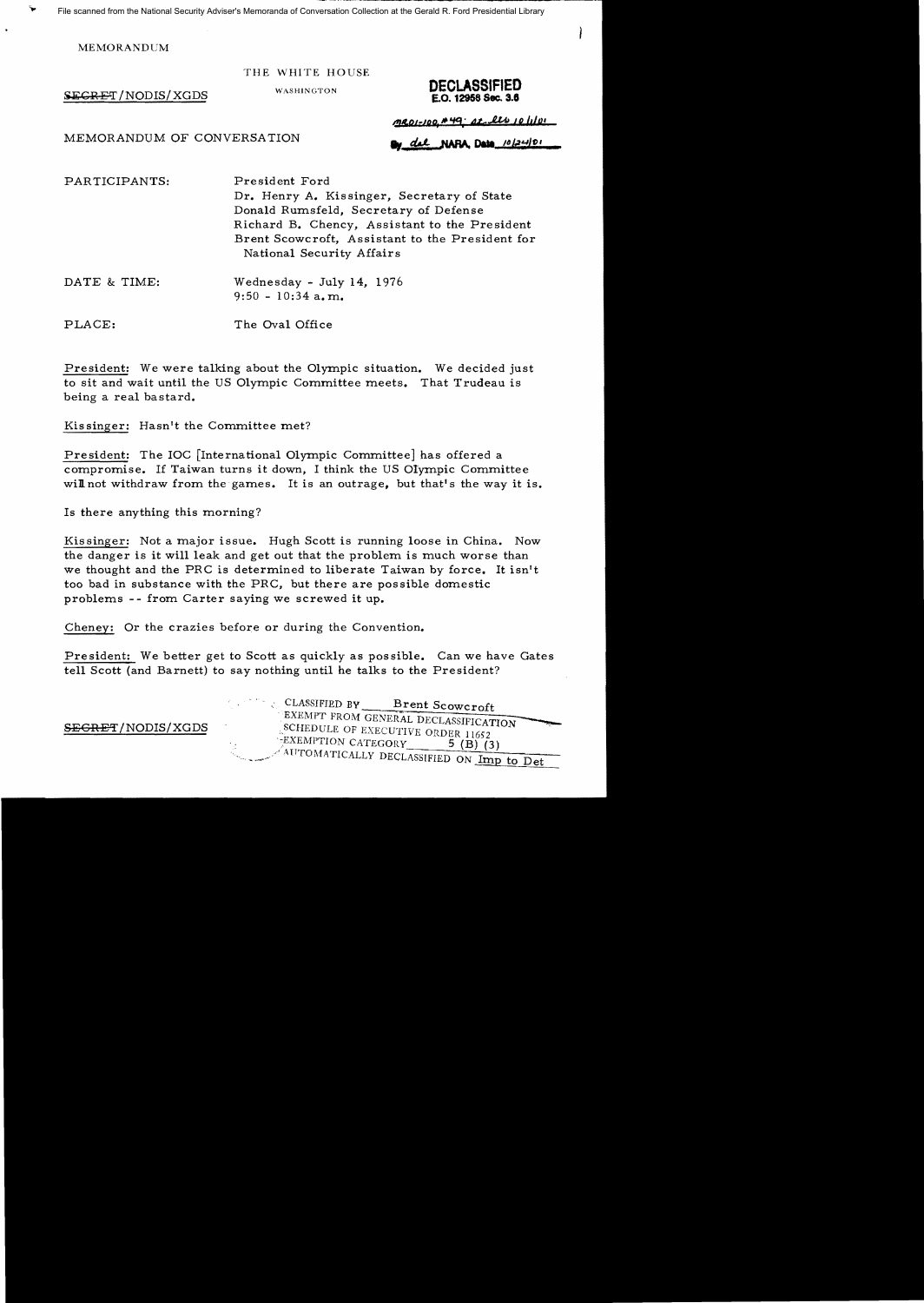## $SECRET / NODIS / XGDS$  - 2 -

Rum.sfeld: On Lebanon. The ships *axe* where they were. My strong view is that we should not use a military evacuation again. We will look silly, with people saying they would have driven but itwas hot and dusty, etc.

Kissinger: We can ask the Embassy what are the feasible ways. The simplest is over the beach.

President: What instructions did we give the Embassy?

Kissinger: We told him [Amb. Seelye] to get the Embassy down to 10-15 and we will give him detailed instructions then.

Rumsfeld: I think he should explore all the possible methods for getting out.

President: It makes me mad that these Americans didn't leave when we asked them and now they want out.

Kis singer: They haven't asked out.

Scowcroft: But they will leave if the Embassy closes.

[There is much discussion of methods, other considerations, etc.]



SECRET/NODIS/XGDS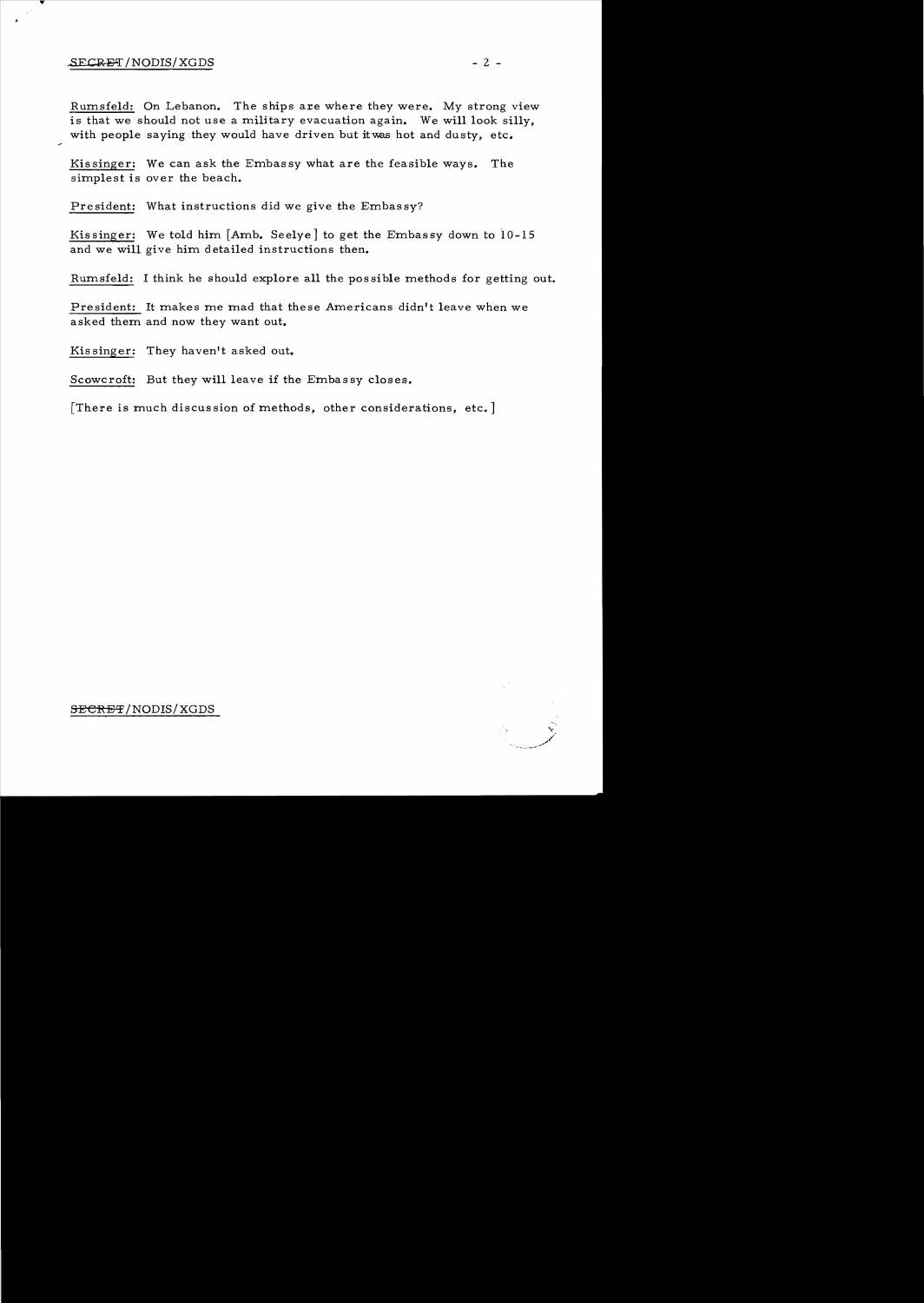Filte-Did Sugat constant ?

 $\bigstar$ 

 $\frac{1}{\sqrt{110}}\int_0^{\frac{1}{\sqrt{11}}\int_0^{\frac{1}{\sqrt{11}}}}\frac{1}{\sqrt{11}}\int_0^{\frac{1}{\sqrt{11}}}\frac{1}{\sqrt{11}}\int_0^{\frac{1}{\sqrt{11}}}|\frac{1}{\sqrt{11}}|\frac{1}{\sqrt{11}}\int_0^{\frac{1}{\sqrt{11}}}\frac{1}{\sqrt{11}}\int_0^{\frac{1}{\sqrt{11}}}\frac{1}{\sqrt{11}}\int_0^{\frac{1}{\sqrt{11}}}|\frac{1}{\sqrt{11}}\int_0^{\frac{1}{\sqrt{11}}}|\frac$ 

P ces me talhin on c Obynjein sit. une That Timber is being a und lostard. K Hosait c center with? P The Toc his offered a componion. If Taiman Wehave. It is an untrempe, but that's way  $\frac{1}{\sqrt{2}}$  or  $\frac{1}{\sqrt{2}}$ Ongthing this morning Unt'a major issue. Scatt is moving lassin Chrise, Kursuch hui sotte coire à Tainou 144 . Uner - douzer is it will like get out that a the furt is errect worse there un tht & PRC is determined to bring by free Stepit too bal in explans w/ Me, but clave and papelot desuration probo-frem Coster saying we knewed it us. China Ou a cerazion depose en demina communica. I' we letter get to Swell as quickly apparent Can au huin Gatro Cel Scott (Buriet 195 K xmg within the hotalks to P. R Letanon, Strips are where they were. My strong min à chat une should not use mot ence again us will look sity wf progle saying thing would have already lost it ais bott droty etc. We can only Four, what are frauthorg. The furghet is over a brach. P what instructions clid are going & Emet. K We Told Than to get a Euneman Homen To (d-15 two will gin bin detailed englanted they R & thick he stunded explore all a purith initials AUTHORITY POMEDI-100, 249; St. the 10/1/01

BY  $M_1$  NLF, DATE  $\frac{1}{2}$